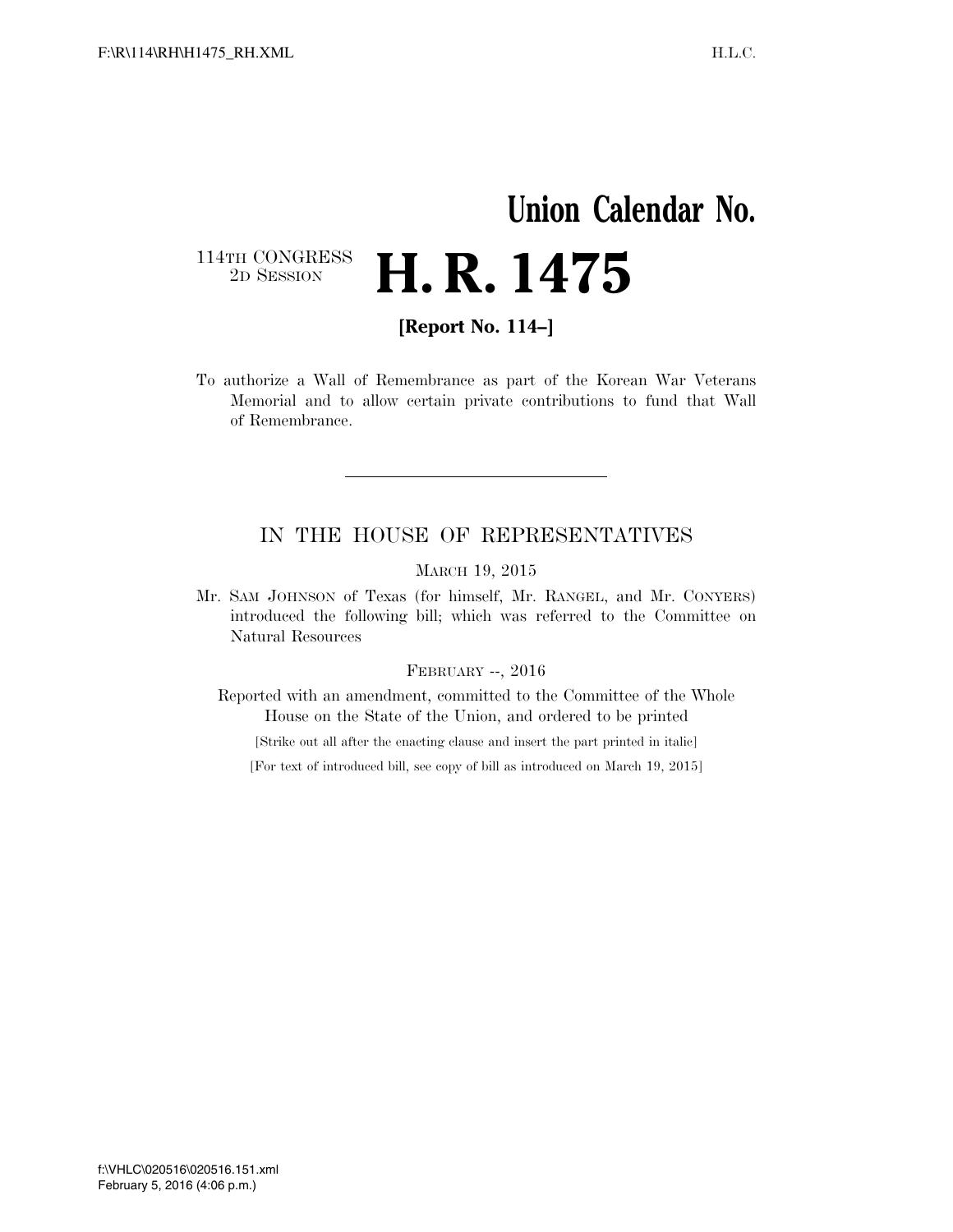## **A BILL**

To authorize a Wall of Remembrance as part of the Korean War Veterans Memorial and to allow certain private contributions to fund that Wall of Remembrance.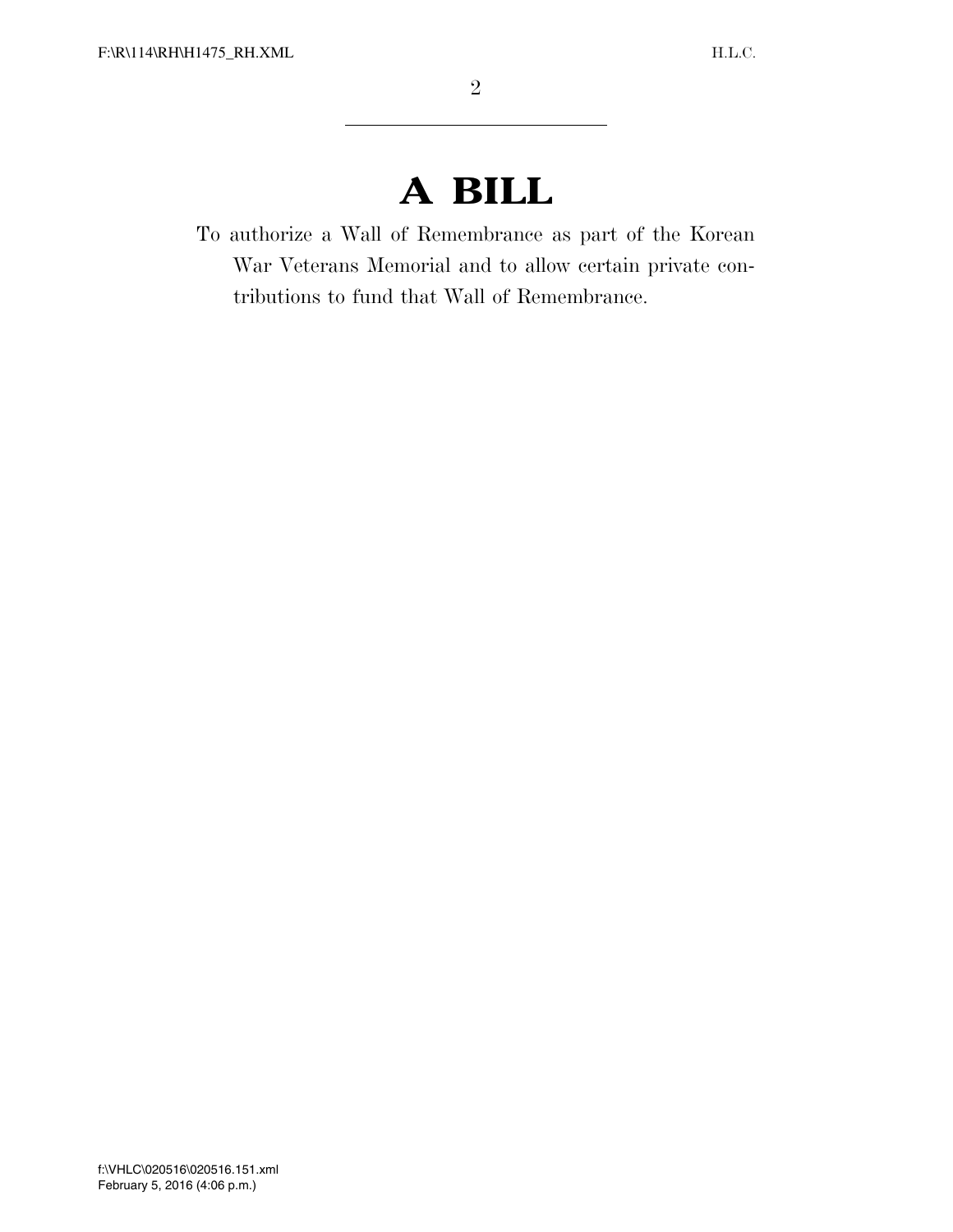*Be it enacted by the Senate and House of Representa- tives of the United States of America in Congress assembled, SECTION 1. SHORT TITLE.* 

# *This Act may be cited as the ''Korean War Veterans*

*Memorial Wall of Remembrance Act of 2016''.* 

### *SEC. 2. WALL OF REMEMBRANCE.*

 *Section 1 of the Act titled ''An Act to authorize the erection of a memorial on Federal Land in the District of Columbia and its environs to honor members of the Armed Forces of the United States who served in the Korean War'', approved October 25, 1986 (Public Law 99–572), is amend-ed by adding at the end the following:* 

 *''Such memorial shall include a Wall of Remembrance, which shall be constructed without the use of Federal funds. The American Battle Monuments Commission shall request and consider design recommendations from the Korean War Veterans Memorial Foundation, Inc. for the establishment of the Wall of Remembrance. The Wall of Remembrance shall include—* 

 *''(1) a list by name of members of the Armed Forces of the United States who died in theatre in the Korean War;* 

 *''(2) the number of members of the Armed Forces of the United States who, in regards to the Korean War—*